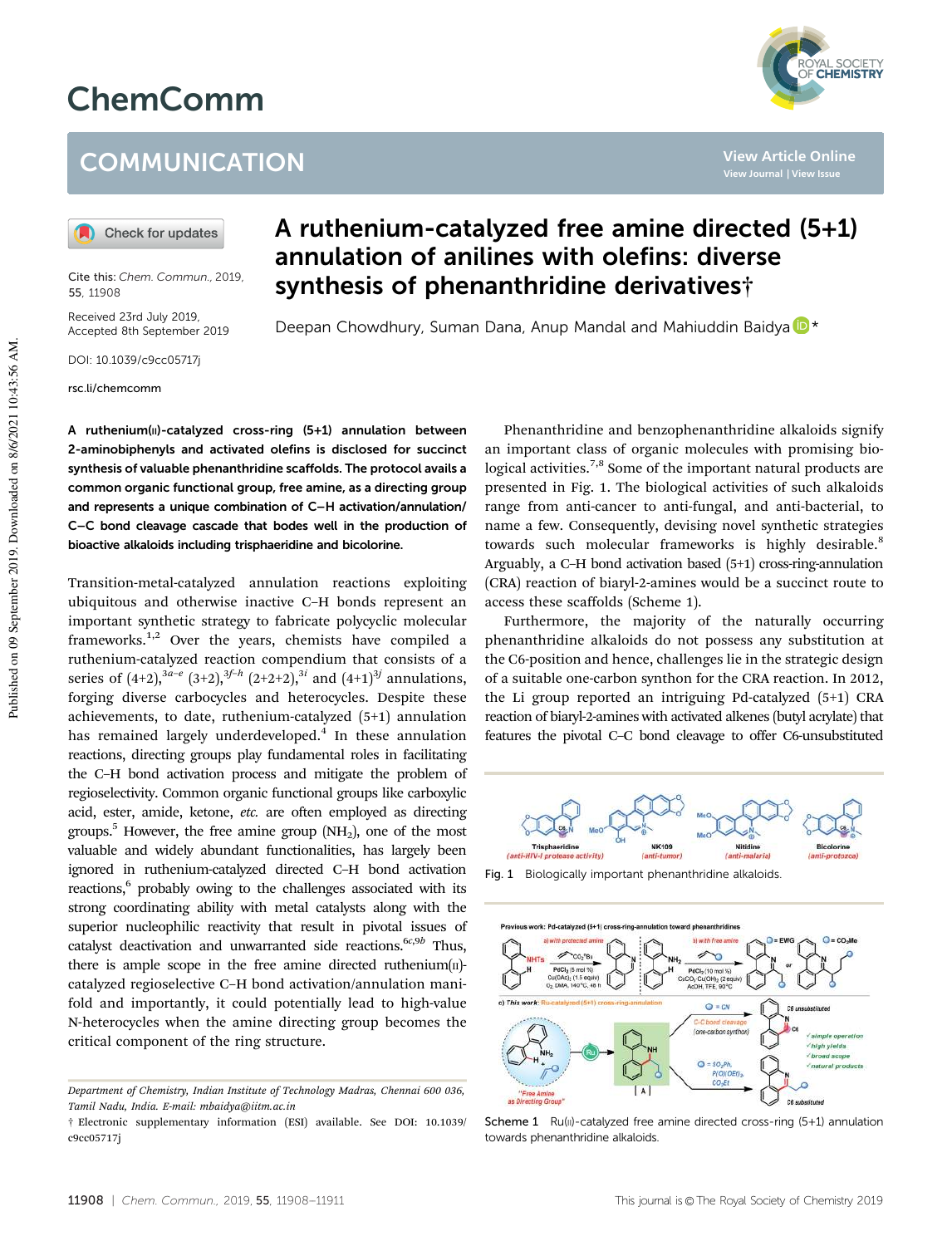phenanthridines in high yields (Scheme 1a).<sup>9*a*</sup> In this case, the use of *N*-protected biaryl-2-amines was necessary as *N*-unprotected biaryl-2 amines gave poor yields. In parallel, the Zhang group also reported (5+1) CRA reaction of biaryl-2-amines with alkenes under Pd-catalysis in trifluoroethanol (Scheme 1b).<sup>9*b*</sup> This reaction is effective with unprotected amines, however, they did not observe any C–C bond cleavage phenomenon and, in the case of acrylate coupling partner, a second Michael addition was proposed for the aromatization step *en route* to C6-substituted phenanthridines. Currently, such a CRA reaction manifold for the production of phenanthridines is unknown with Ru-catalysis and herein, we disclose the first example of free amine directed (5+1) CRA reaction of biaryl-2-amines with activated alkenes under Ru-catalysis (Scheme 1c). When acrylonitrile is used as a coupling partner, it acts as a C1-synthone and delivers C6-unsubstituted phenanthridines after the C–C bond cleavage. In contrast, other activated olefins, such as vinyl sulfone, vinyl phosphate, and acrylate, furnished C6-substituted phenanthridines in very high yields.

We commenced our investigations following the model reaction of 2-aminobiphenyl 1a with acrylonitrile 2a (Table 1). The choice of acrylonitrile as an olefin coupling partner is intriguing as initially formed dihydrophenanthridine intermediate A bearing a cyanomethyl  $(-CH<sub>2</sub>CN)$  functionality may experience a C–C bond cleavage phenomenon either through a radical pathway or a coordination assisted base promoted elimination mechanism to validate domino C–H activation based (5+1) annulation *en route* to the C6-unsubstituted phenanthridine scaffold (Scheme 1c). Accordingly, when we treated 1a and 2a in the presence of  $\left[\text{Ru}(p\text{-cymene})\text{Cl}_2\right]_2$  (5 mol%), Cu $\left(\text{OAc}\right)_2\text{-H}_2\text{O}$ (2 equiv.), AgSbF<sub>6</sub> (20 mol%), and CH<sub>3</sub>CO<sub>2</sub>H (1.2 equiv.) in THF solvent, we were delighted to find the desired 6-unsubstituted phenanthridine product 3a in 52% yield (Table 1, entry 1).

| Table 1 | Optimization of $(5+1)$ annulation reaction <sup>a</sup> |                                                                                                                                                                                     |                    |                      |
|---------|----------------------------------------------------------|-------------------------------------------------------------------------------------------------------------------------------------------------------------------------------------|--------------------|----------------------|
|         |                                                          | $[Ru(p-cymene)Cl2]2$ (5 mol %)<br>AgSbF <sub>B</sub> (20 mol %)<br>Cu(OAc) <sub>2</sub> -H <sub>2</sub> O (2 equiv)<br>acid additive (1.2 equiv)<br>solvent, t °C, 48 h<br>2a<br>3а |                    |                      |
|         |                                                          |                                                                                                                                                                                     |                    |                      |
| Entry   | Acid additive                                            | Solvent                                                                                                                                                                             | Temp $(^{\circ}C)$ | Yield $^b$ (%)       |
| 1       | AcOH                                                     | THF                                                                                                                                                                                 | 80                 | 52                   |
| 2       | ACOH                                                     | DCE                                                                                                                                                                                 | 80                 | 32                   |
| 3       | ACOH                                                     | <b>DME</b>                                                                                                                                                                          | 80                 | 38                   |
| 4       | ACOH                                                     | Dioxane                                                                                                                                                                             | 80                 | 46                   |
| 5       | MesCO <sub>2</sub> H                                     | THF                                                                                                                                                                                 | 80                 | 72                   |
| 6       | MesCO <sub>2</sub> H                                     | 2-Me-THF                                                                                                                                                                            | 80                 | 37                   |
| 7       | $1-\text{AdCO}_2H$                                       | THF                                                                                                                                                                                 | 80                 | 12                   |
| 8       | MesCO <sub>2</sub> H                                     | THF                                                                                                                                                                                 | 100/60             | 62/0                 |
| 9       | MesCO <sub>2</sub> H                                     | THF                                                                                                                                                                                 | 80                 | $16^{c}/11^{d}$      |
| $10^e$  | MesCO <sub>2</sub> H                                     | THF                                                                                                                                                                                 | 80                 |                      |
| $11^f$  |                                                          | THF                                                                                                                                                                                 | 80                 | $<$ 5                |
| $12^g$  | MesCO <sub>2</sub> H                                     | THF                                                                                                                                                                                 | 80                 | 59                   |
| 13      | MesCO <sub>2</sub> H                                     | THF                                                                                                                                                                                 | 80                 | $16^{h}/0^{i}/0^{j}$ |

 $a$  Reaction conditions: 1a (0.3 mmol), 2a (0.36 mmol), solvent (4.2 mL) for 48 h under an argon atmosphere. <sup>*b*</sup> Isolated yields. <sup>*c*</sup> AgBF<sub>4</sub> (20 mol%) was used as an additive. *<sup>d</sup>* CuO (2 equiv.) was used as an oxidant. <sup>e</sup> Reaction without [Ru(p-cymene)Cl<sub>2</sub>]<sub>2</sub> catalyst or Cu(OAc)<sub>2</sub>·H<sub>2</sub>O oxidant or AgSbF<sub>6</sub> additive. <sup>*f*</sup> Reaction without MesCO<sub>2</sub>H (mesitoic acid) additive. <sup>g</sup> 2 equiv. of water was added. <sup>h</sup> With Pd(OAc)<sub>2</sub>. <sup>i</sup> With (Cp\*RhCl<sub>2</sub>)<sub>2</sub> catalyst. <sup>*j*</sup> With  $(Cp*IrCl<sub>2</sub>)<sub>2</sub>$  catalyst.

Switching the reaction solvent to DCE, dioxane, and DME furnished inferior results (entries 2–4). Screening of the acid additives revealed mesitoic acid as the best choice, delivering the desired product 3a in 72% isolated yield (entry 5). Change of the reaction solvent from THF to higher boiling point 2-methyl tetrahydrofuran (2-Me-THF) gave only 37% yield of 3a (entry 6). Further tuning of the reaction conditions, such as use of 1-AdCO<sub>2</sub>H acid (entry 7), increasing or decreasing of reaction temperature (entry 8), utilization of  $AgBF<sub>4</sub>$  additive and use of CuO oxidant (entry 9) had detrimental effects. Control experiments revealed that all the components were essential for the success of the reaction (entries 10 and 11). Yield also decreased in the presence of excess water in the reaction medium (entry 12). Other transition metals like Pd, Rh, and Ir based catalysts were ineffective under standard reaction conditions, highlighting the uniqueness of ruthenium in this protocol (entry 13).

Having acquired the optimal conditions, we sought to explore the scope of the (5+1) annulation reaction varying the electronic and steric nature in the arene ring (Table 2). The presence of electron-releasing groups such as alkyl (3b–d) and alkoxy (3e–f) at the *para*-position gave desired products in uniformly high yields (75–84%). Substrates bearing electronwithdrawing groups, for example halogens (3g–i), trifluoromethyl (3j), and ester (3k) were smoothly reacted to produce C6-unsubstituted phenanthridines in good yields.

Pleasingly, coordinating free-hydroxyl groups did not hamper the reaction, furnishing compound 3l in 70% yield. When unsymmetrical *meta*-substitution was considered, annulations proceeded selectively at the sterically less hindered site to forge products 3n–p in good yields. The protocol also worked efficiently with the 2-naphthyl derivative, generating important fused polyaromatic heterocycle benzo[*j*]phenanthridine (3m) in 72% yield. The effect of substituents in the aniline ring was also examined; a host of electron-rich and electron-deficient anilines were effective for this reaction, delivering 3q–t in 62–75% isolated yields. Synthetically useful yield was also obtained with a sensitive ketone functionality (3u). Under the standard conditions, annulations

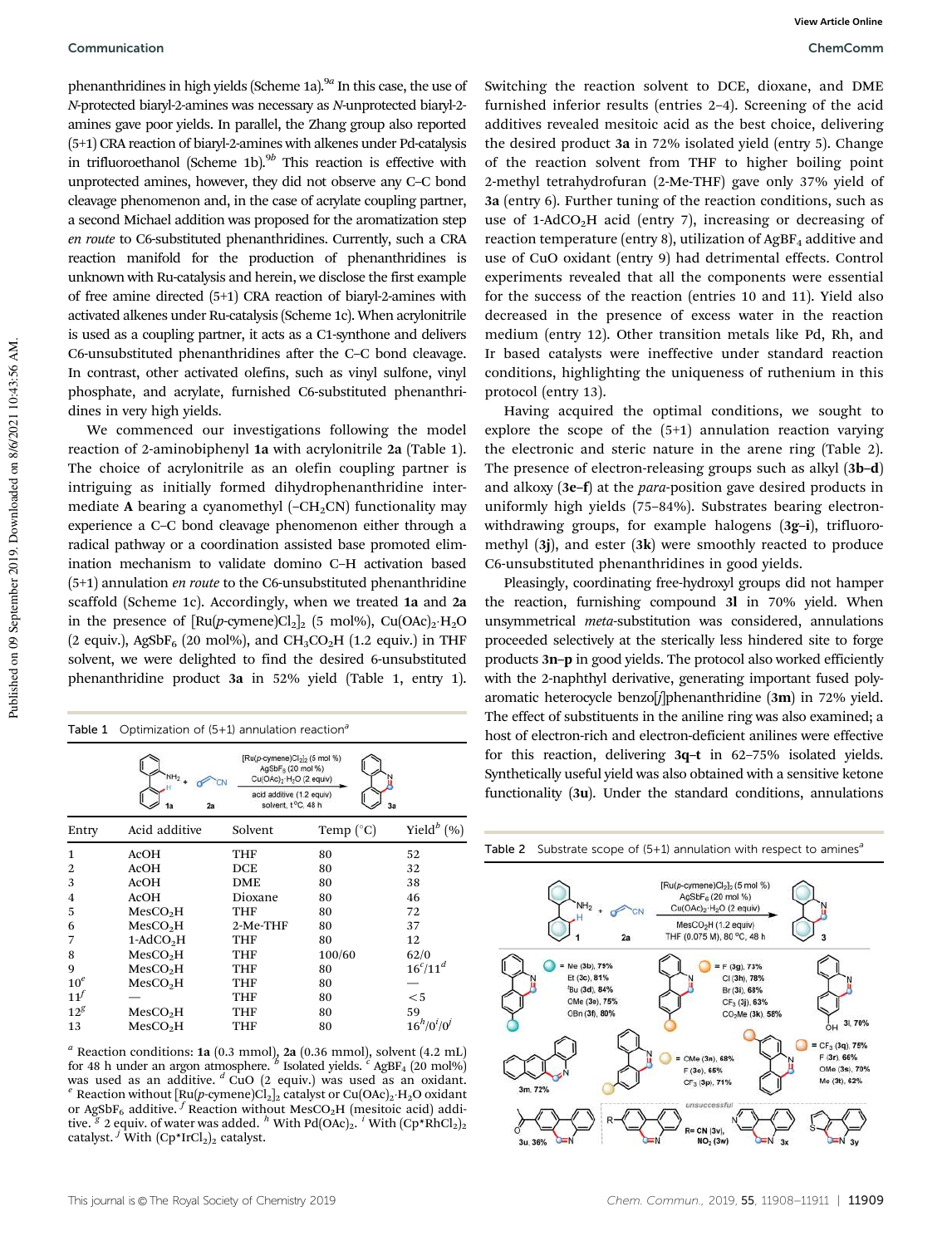Table 3 Substrate scope of (5+1) annulation with vinyl sulfone and vinyl phosphonate<sup>a</sup>



<sup>*a*</sup> Reaction conditions: **1** (0.3 mmol), **2b** or **2c** (0.36 mmol),  $\left[\text{Ru}(p\text{-symene})\text{Cl}_2\right]_2$  $(5 \text{ mol}), \text{ Cu(OAc)}_2 \cdot \text{H}_2\text{O}$  (2 equiv.), MesCO<sub>2</sub>H (1.2 equiv.), AgSDF<sub>6</sub> (20 mol%), dioxane  $(4.2 \text{ mL})$  at 80 °C for 48 h under argon.

did not take place with substrates having strongly electron withdrawing cyano  $(3v)$  and nitro  $(3w)$  groups as well as with anilines derived from heterocycles (3x–y).

After successful implementation of our hypothesis, we questioned whether other activated olefinic coupling partners would participate in this ruthenium $(n)$ -catalyzed CRA reaction (Table 3).<sup>10</sup> When phenyl vinyl sulfone 2**b** was reacted with 2-aminobiphenyl 1a under the conditions established with acrylonitrile 2a, the desired (5+1) annulation reaction did not take place effectively with the recovery of the starting materials, indicating that a revision of the reaction conditions was necessary. Delightfully, the same reaction proceeded smoothly when the reaction solvent was changed to dioxane; however, we did not observe the concomitant C–C bond cleavage in this case and 6-substituted phenanthridine derivative 4a was isolated in 75% yield. Other substituted 2-arylanilines also rendered products 4b–g in good to high yields (57–84%). Similarly, reactions with diethyl vinylphosphonate 2c were fruitful to offer alkyl phosphonate hinged phenanthridines 4h and 4i in 70% and 75% yields, respectively (Table 3). These findings reinforce the uniqueness of acrylonitrile in (5+1) cross-ringannulation (CRA) for exclusive access of 6-unsubstituted phenanthridines.

Furthermore, reaction of 2-aminobiphenyl 1a with ethyl acrylate 2d afforded a mixture of two products which were inseparable by column chromatography (Table 4).  ${}^{1}$ H-NMR analysis implied the presence of desired (5+1) annulated product 5a' along with its tautomer 5a". At this juncture, we posited to use a suitable electrophile to functionalize the acidic C–H bond adjacent to the carboxylate group  $(R = CO<sub>2</sub>Et)$  that might compel the formation of a phenanthridine moiety. We focused on electrophilic fluorination since fluorinated analogues of phenanthridine might exert interesting pharmaceutical properties. Consequently, the crude reaction mixture thus obtained from the (5+1) annulation step was exposed to Selectfluor in the presence of KO*<sup>t</sup>* Bu in anhydrous acetonitrile at room temperature and, to our satisfaction, the desired product 5a was formed in Table 4 Substrate scope with acrylate followed by fluorination<sup>a</sup>



<sup>*a*</sup> Reaction conditions: 1 (0.3 mmol), 2d (0.36 mmol),  $\left[\text{Ru}(p\text{-cymene})\text{Cl}_2\right]_2$ (5 mol%), Cu(OAc)<sub>2</sub>·H<sub>2</sub>O (2 equiv.), MesCO<sub>2</sub>H (1.2 equiv.), AgSbF<sub>6</sub> (20 mol%), dioxane (4.2 mL) at 80 °C for 48 h under argon. Then, KO'Bu (1.2 equiv.) and Selectfluor (1.2 equiv.) were used in dry acetonitrile at room temperature for 6 h.

77% yield (Table 4). Following the same sequence, fluorinated analogues 5b–f were prepared in very high yields (72–86%).

The synthetic utility of this protocol was highlighted in the preparation of phenanthridine-based natural products. For example, trisphaeridine that displays excellent antiproliferative effects on both human and mouse cells was rapidly prepared from the reaction of 2-phenylaniline<sup>11</sup> 6 with acrylonitrile 2a under the standard conditions in 76% yield (Scheme 2). Subsequent methylation gave the natural product bicolorine 8 in 88% yield and synthesis of dihydrobicolorine and *N*-methyl crisanidine from bicolorine is a known process (Scheme 2).12*a*,*<sup>b</sup>*

To gain mechanistic insights, we performed a few control experiments. No significant deuterium incorporation was observed when bench-mark reaction of 1a and 2a was performed in the presence of excess  $D_2O$ , approving an irreversible C–H metalation step (Scheme 3a). Kinetic isotope effect (KIE) studies through independent parallel  $(k_H/k_D = 2.80)$  and competitive  $(p_H/p_D = 2.45)$ experiments suggested that the C–H metalation could be the rate-determining step (Scheme 3b). Furthermore, the reaction was ineffective in the presence of TEMPO, but 3a was isolated in 52% yield in the presence of BHT, implying that TEMPO might hamper the Ru-catalysis and the involvement of a radical pathway is rather unlikely (Scheme 3c). While the exact reaction mechanism must await further investigations, we believe, in contrast to other alkenes, that the unique C–C bond cleavage in the case of acrylonitrile is facilitated through the coordination of the cationic Ru-catalyst followed by carboxylate assisted deprotonation as shown in Scheme 3d.9*c*,*d*,13



Scheme 2 Synthesis of bioactive alkaloids trisphaeridine and bicolorine.